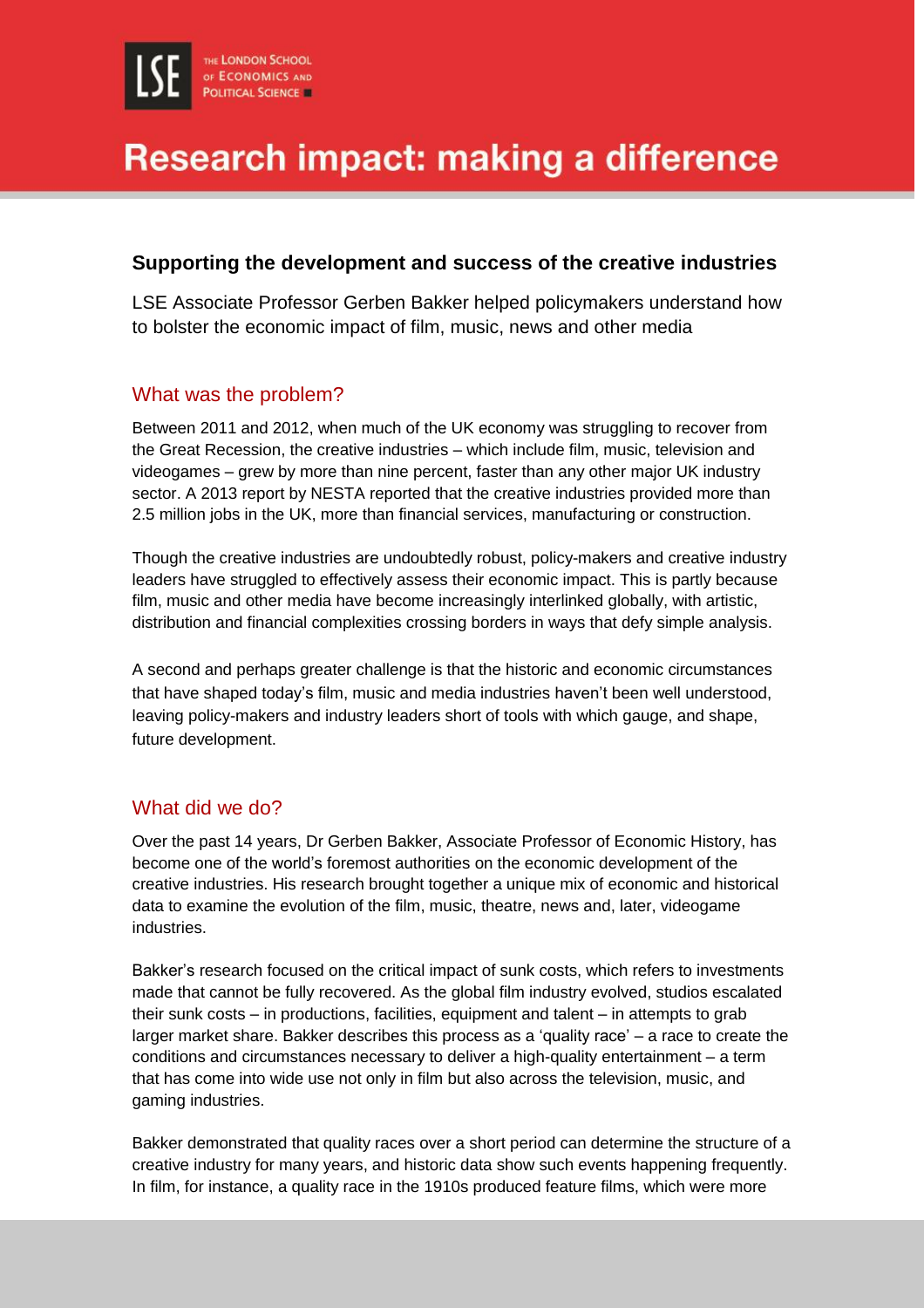## Research impact: making a difference

expensive yet more lucrative than film shorts. In the 1970s, struggling Hollywood studios began investing heavily in the production, marketing and advertising of the high-concept blockbuster, starting with *Jaws* in 1975…a quality race that is still being run in Hollywood today.

'New concepts like the quality race encouraged a more holistic view of industry investment and development'.

Bakker demonstrated that a significant quality race in the music industry began in the 1950s when record

companies began making larger A&R (Artists and Repertoire) investments and concentrated on heavily marketing a small number of popular acts. The videogame industry saw a major quality race begin in the 1990s, when greater investment in development and distribution placed more power in the hands of a few major players.

Examining the news industry since the Renaissance, Bakker also revealed various strategies employed to economically evolve the industry in the context of a concept called Arrow's paradox, which states that consumers cannot know how much they're willing to pay for an item of information until they know its content...yet once that content is known, they no longer need to pay. The classic models of paid subscription and of using advertising to finance news content emerged in response.

Bakker's research introduced two novel concepts: the 'spectator-hour', which measures the amount of time spent consuming a given entertainment service, and the rights-based multinational, which emerged in the early years of the music industry to take advantage of (and ultimately accelerate) the rapid globalization of popular music. These concepts are now widely in use across the creative industries.

### What happened?

From 2009 to 2010, Bakker acted as Specialist Advisor to the House of Lords for their inquiry into the British film and television industries, a role that involved advising at about 30 official and private meetings and advising on the selection of witnesses, questions and background briefings. With the Clerk and the chairman, he helped draft the inquiry's final report, *The British film and television industries – decline or opportunity?,* which also quoted his research. Bakker's broad-ranging yet nuanced look at the economic and cultural history of these industries was key to offering a clearer perspective on their competitive potential in a rapidly-changing global market.

Bakker also acted as consultant on the creative industries to the Department of Business in 2009 and 2010. He participated in a workshop chaired by the Business Secretary (then Lord Mandelson) and wrote a chapter for a BIS Economic Paper titled "The Evolution of the British entertainment business."